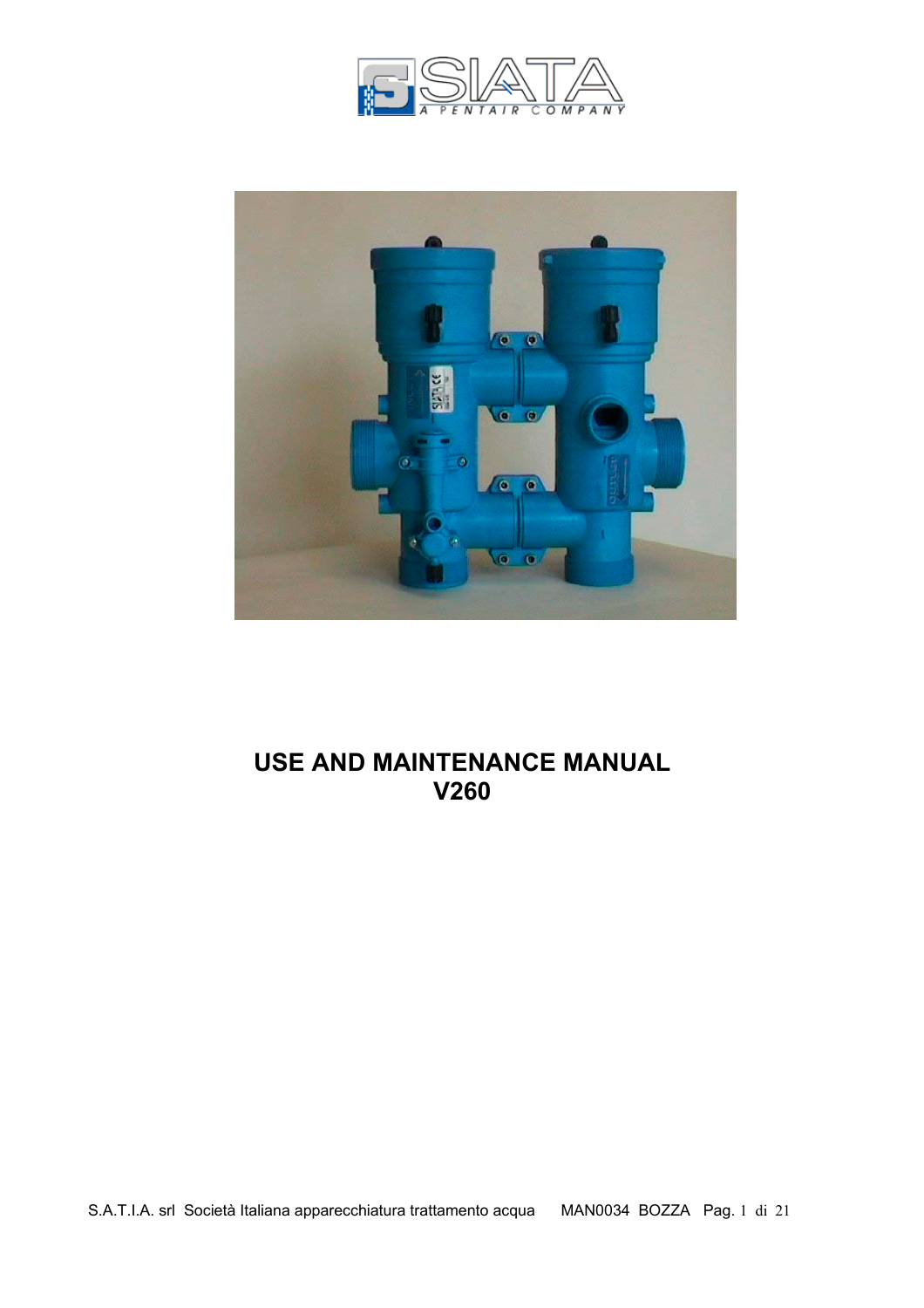



| <b>DOCUMENT</b> | <b>REVISION</b> | <b>REVISION NOTE</b> | .TF<br>DA. |
|-----------------|-----------------|----------------------|------------|
| <b>MAN0034</b>  | DRAFT           |                      |            |
|                 |                 |                      |            |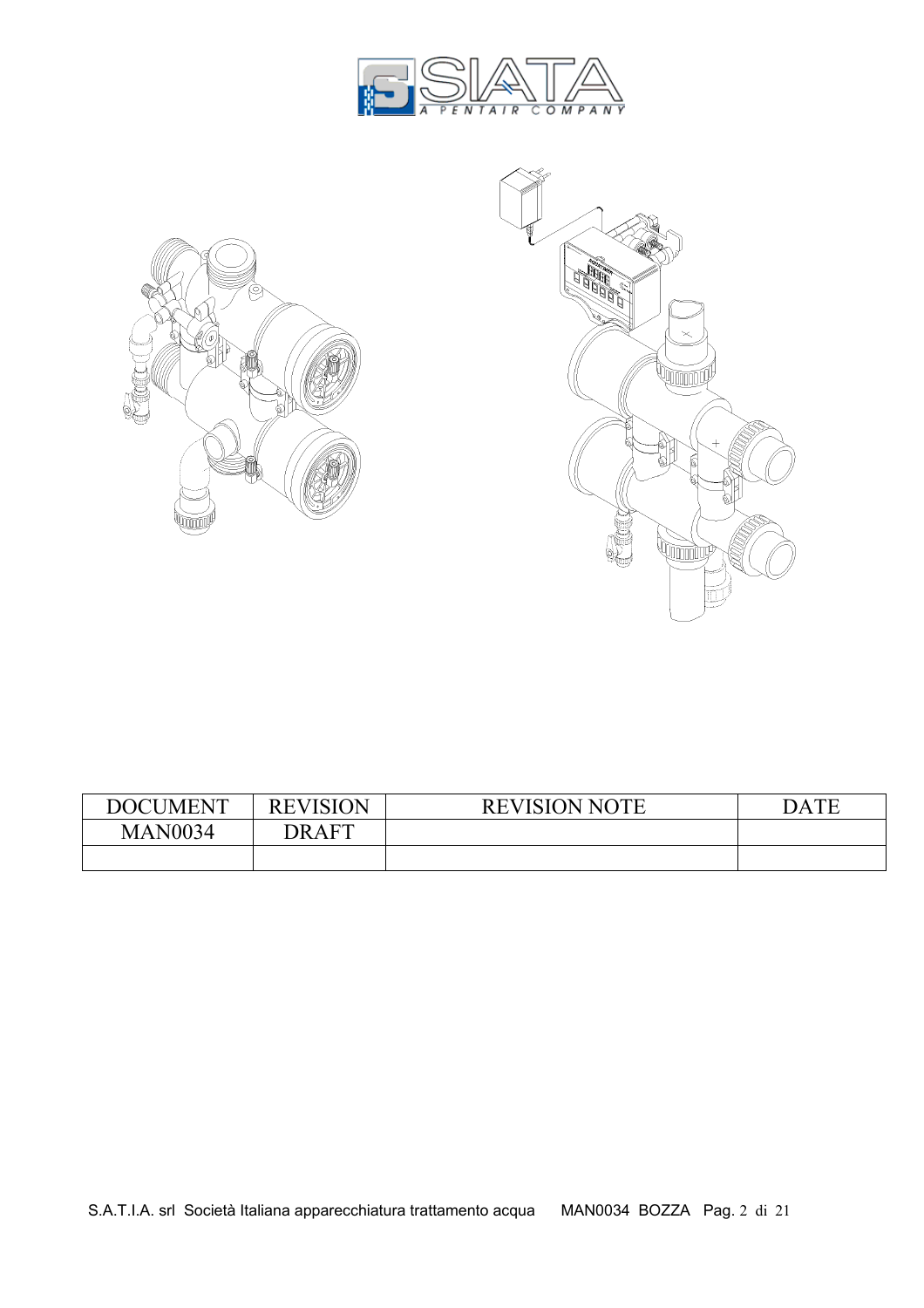

## **INDEX**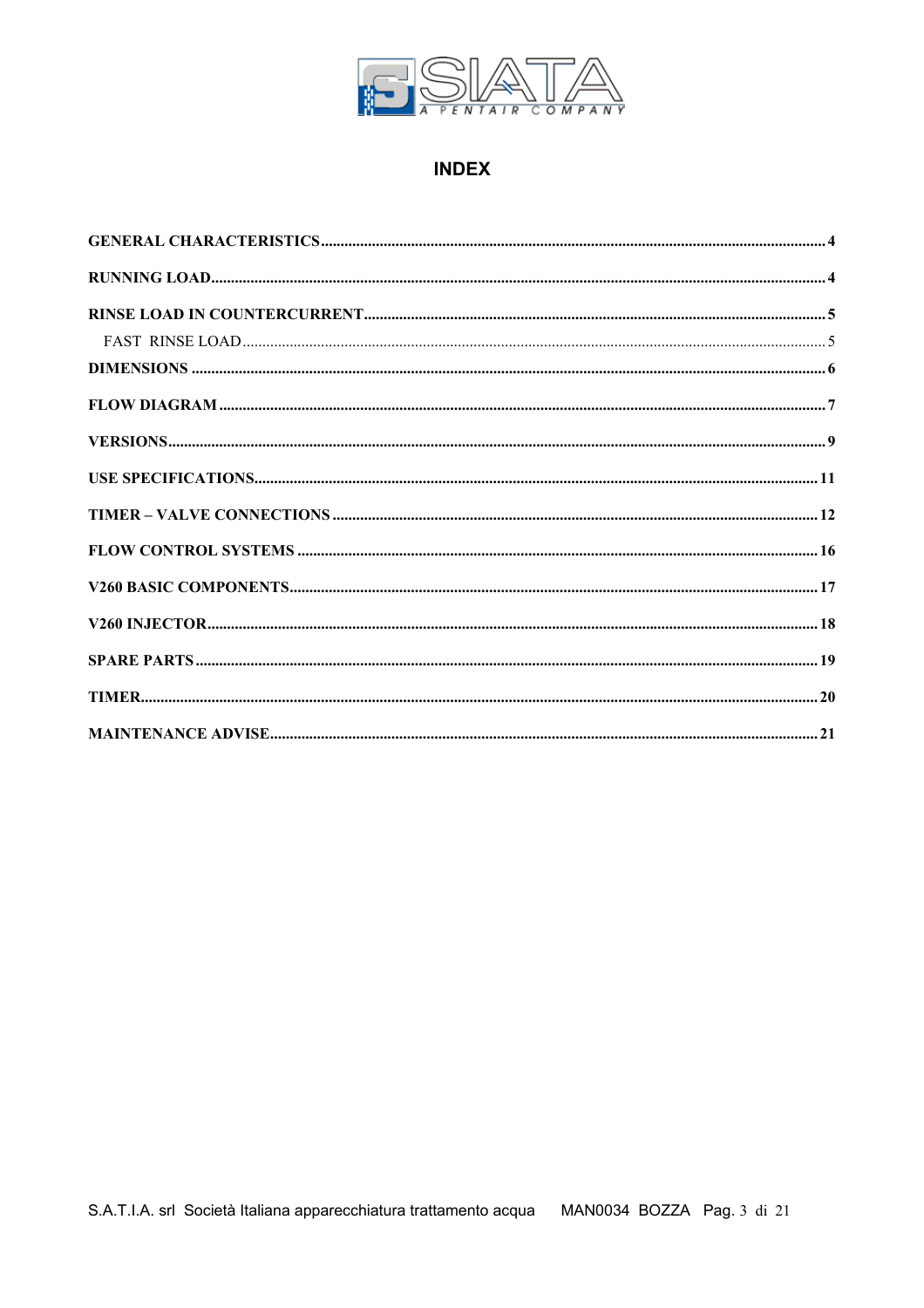

### **GENERAL CHARACTERISTICS**

The "V260" valves represent an essential element for the realisation of systems of various types and for various uses

- a) SOFTENING (decalcification)- single, duplex or on more columns for domestic or industrial use
- b) DEMINERALISATION single o duplex, for all uses which require water with guaranteed quality characteristics.

The valves are made from materials which guarantee the maximum durability and quality. The valves are available with a wide range of timers, for the control of all operative phases of service and regeneration. These sophisticated electronic timers in the various models;by time, by volume, by volume/time, allow for the programming of all operative phases of water treatment systems covered by the types specified .

#### **TECHNICAL SPECIFICATIONS**

| Running pression                        | : $1.5 - 6$ bar      |
|-----------------------------------------|----------------------|
| Running load                            | $: 21$ mc/h          |
| Countercurrent rinse load               | $: 12 \text{ mc/h}$  |
| Slow rinse load                         | : 300 - 1000 l/h     |
| Equicurrent fast rinse load             | $: 14$ mc/h          |
| Static resistance to pressure           | $: 22 \text{ bar}$   |
| Max.quantity regenerable resin          | :5001                |
| Running temperature                     | $: 5 - 40^{\circ}$ c |
| Basic materials of principal components | : $abs + fv$         |
| Entry/exit attachments                  | : $2"$ 1/4 male gas  |



# **RUNNING LOAD**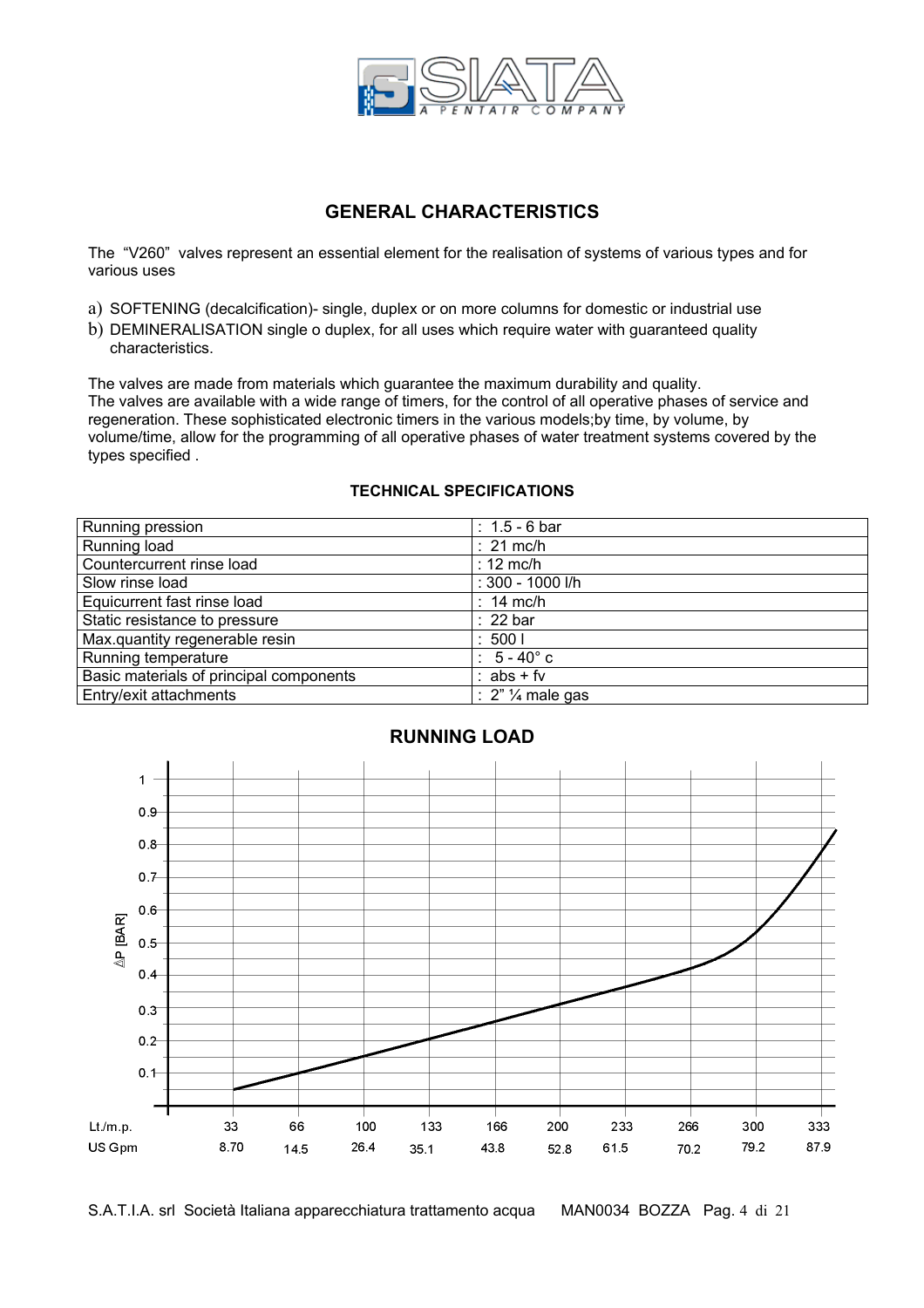

### **RINSE LOAD IN COUNTERCURRENT**





#### **FAST RINSE LOAD**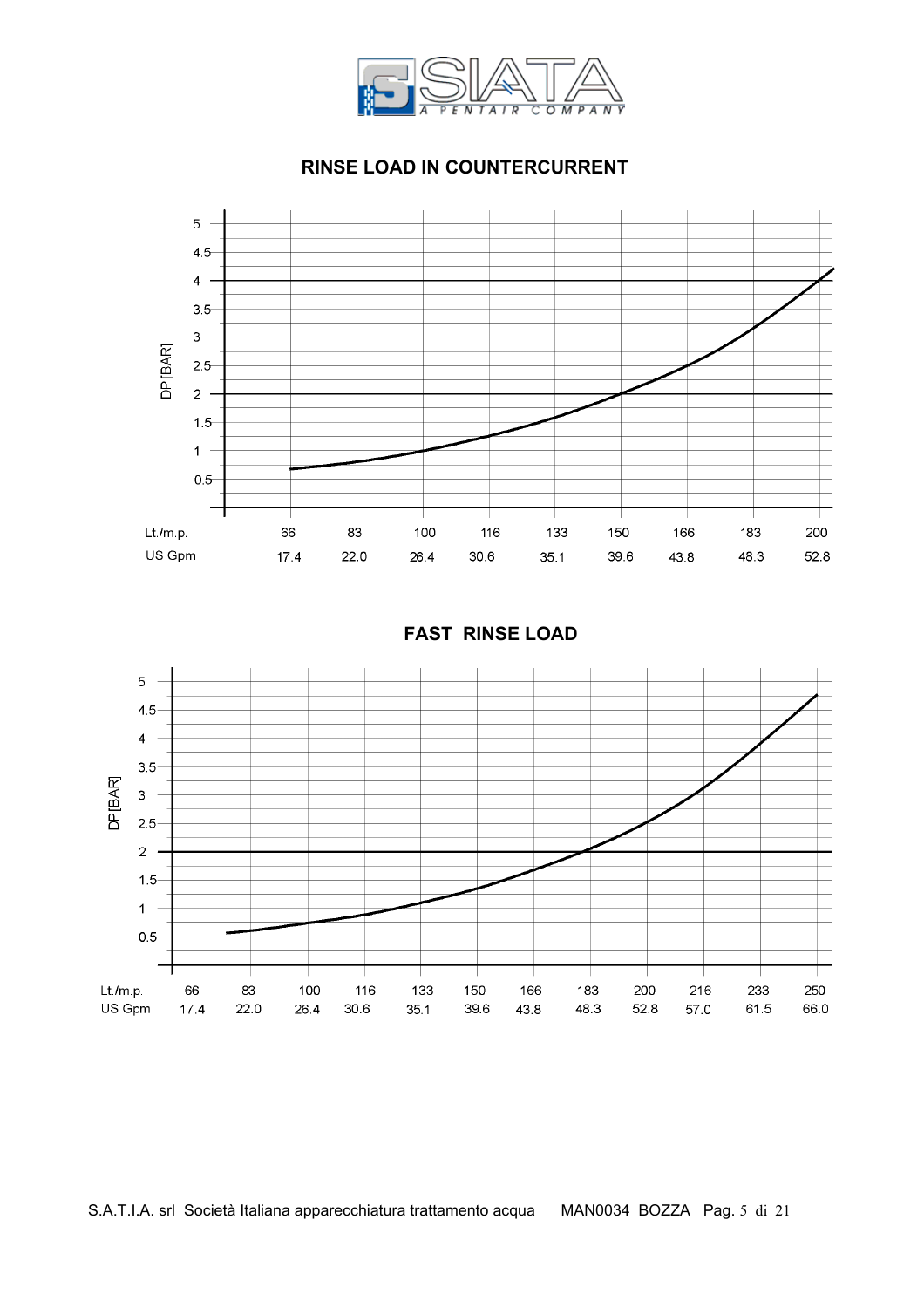

**DIMENSIONS** 

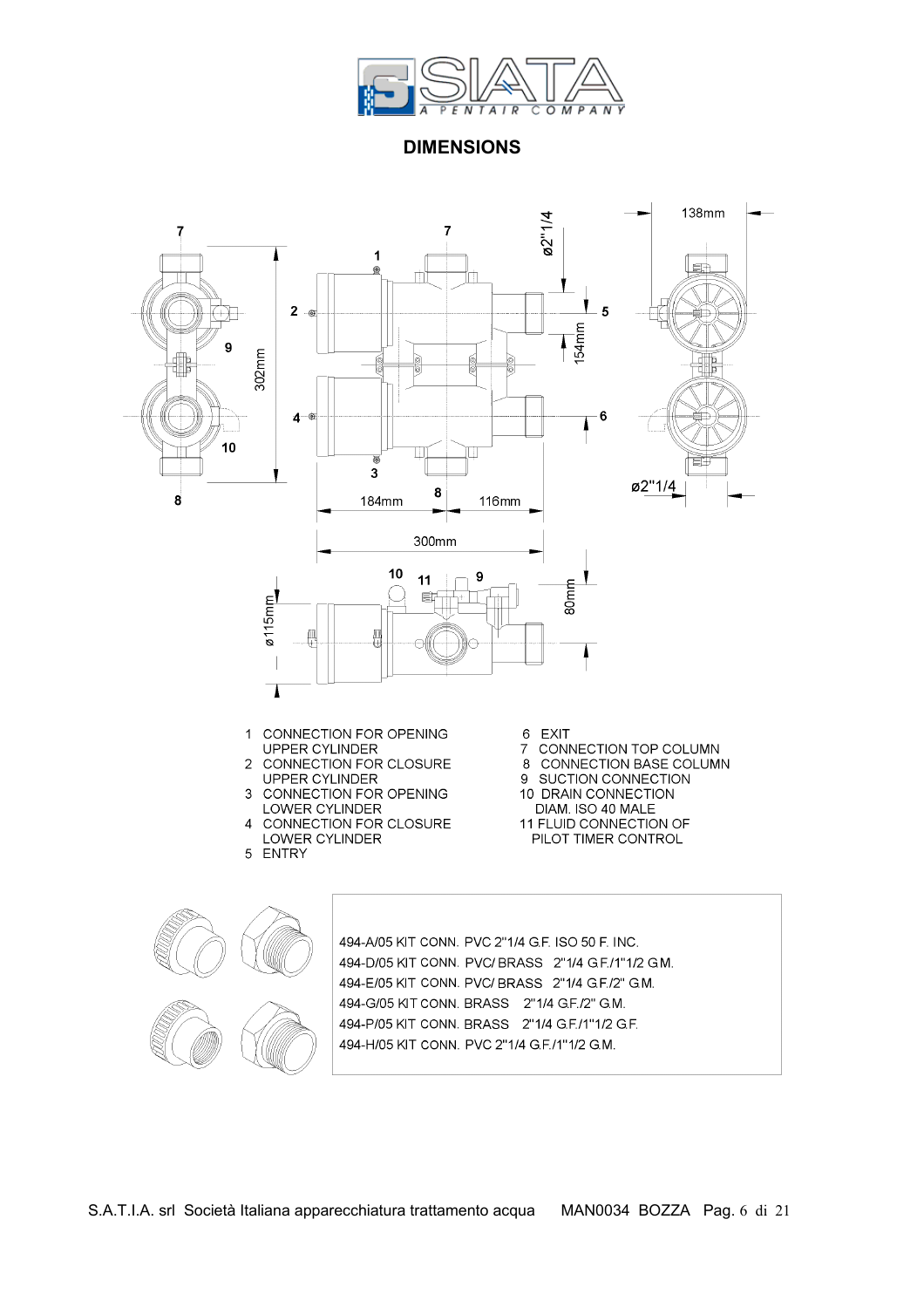

**FLOW DIAGRAM**  SERVIZIO / SERVICE

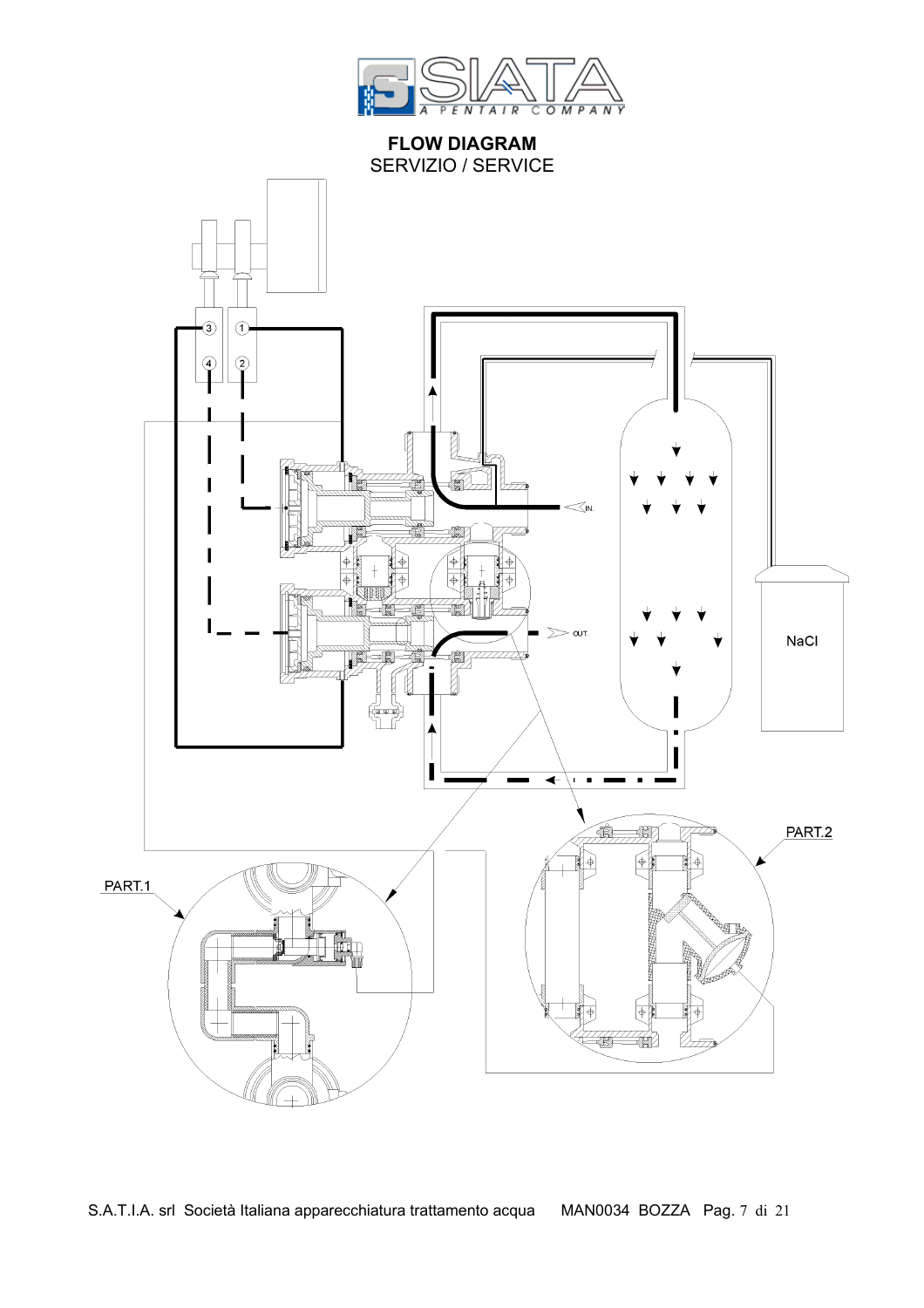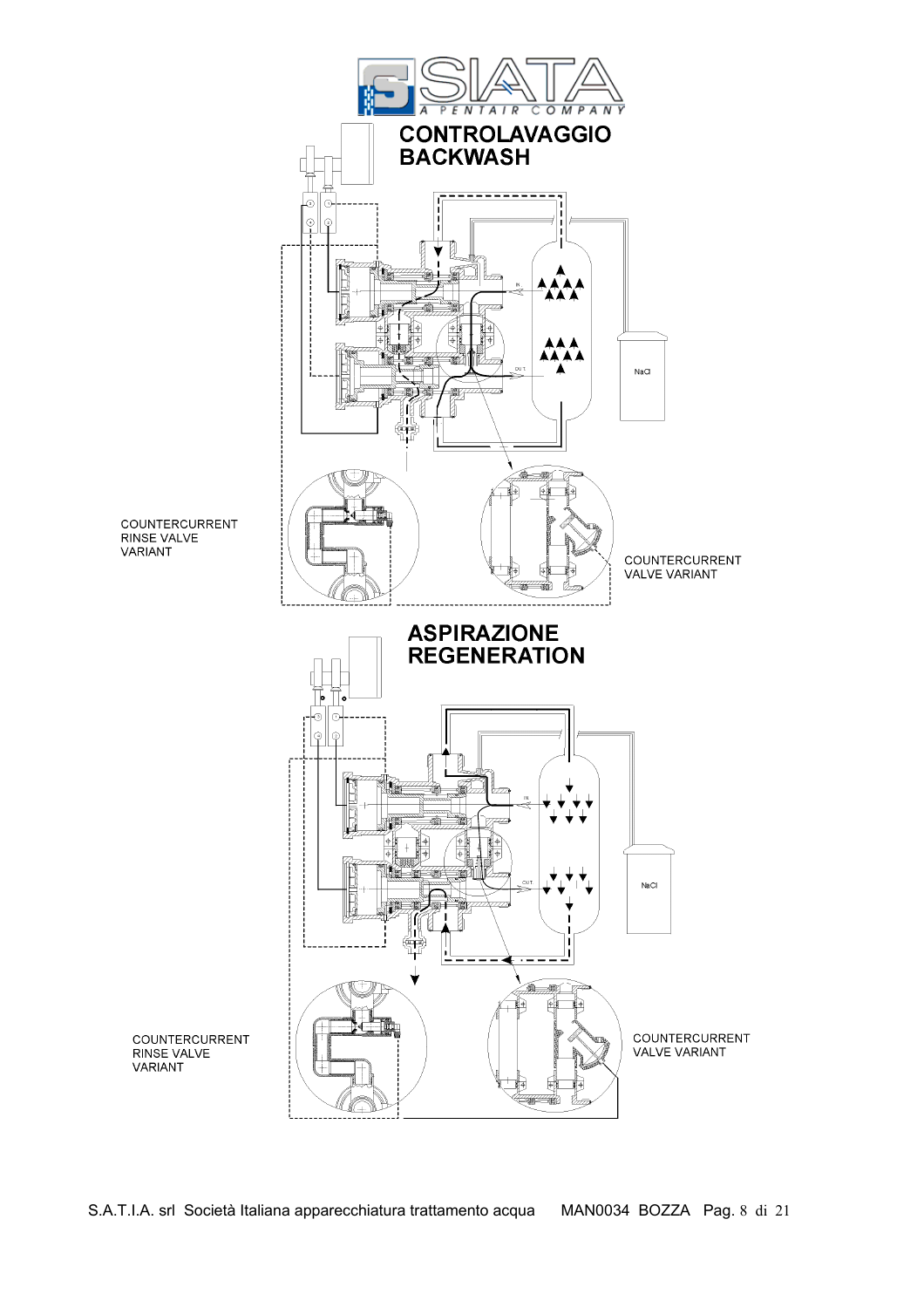

### **VERSIONS**



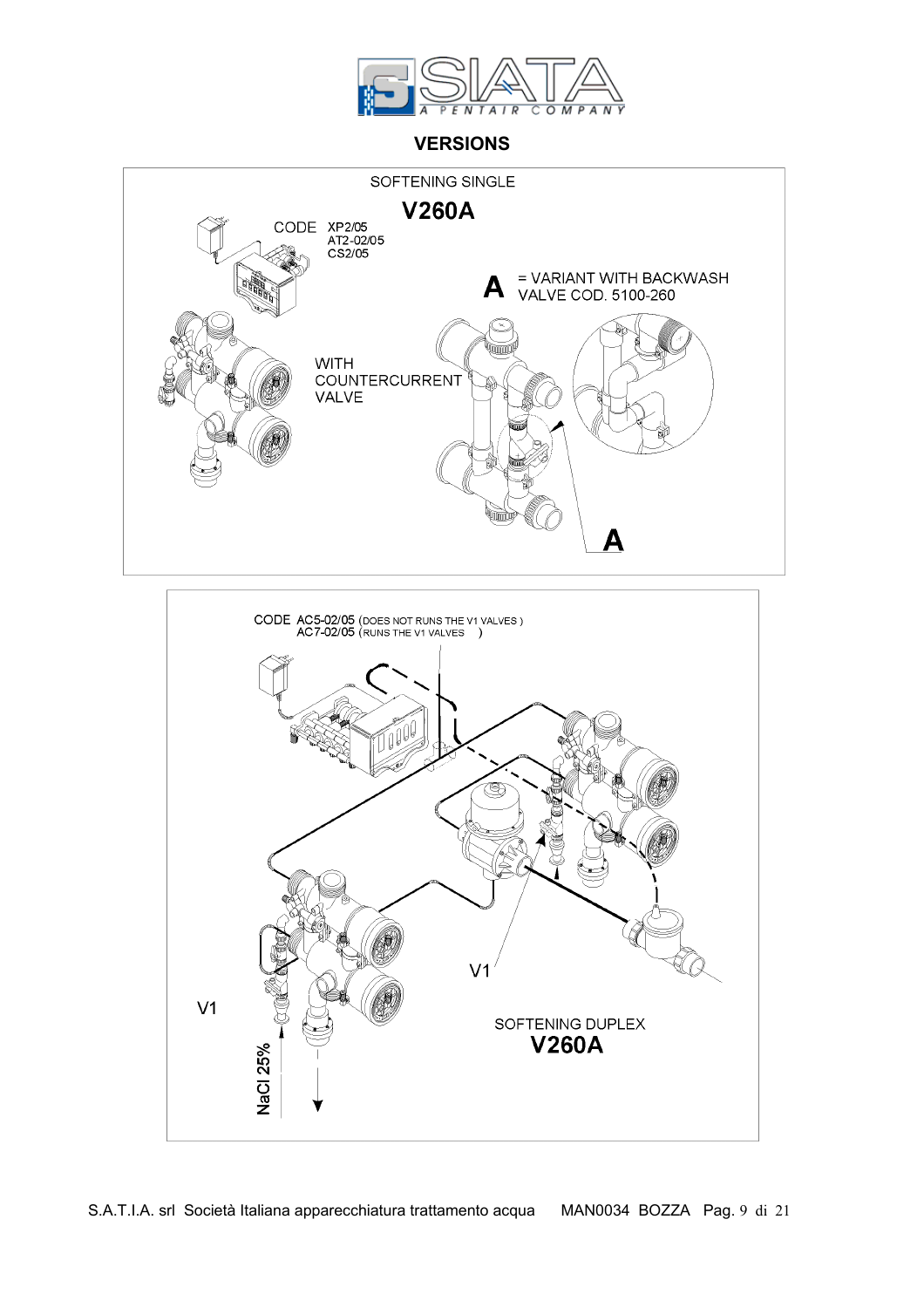

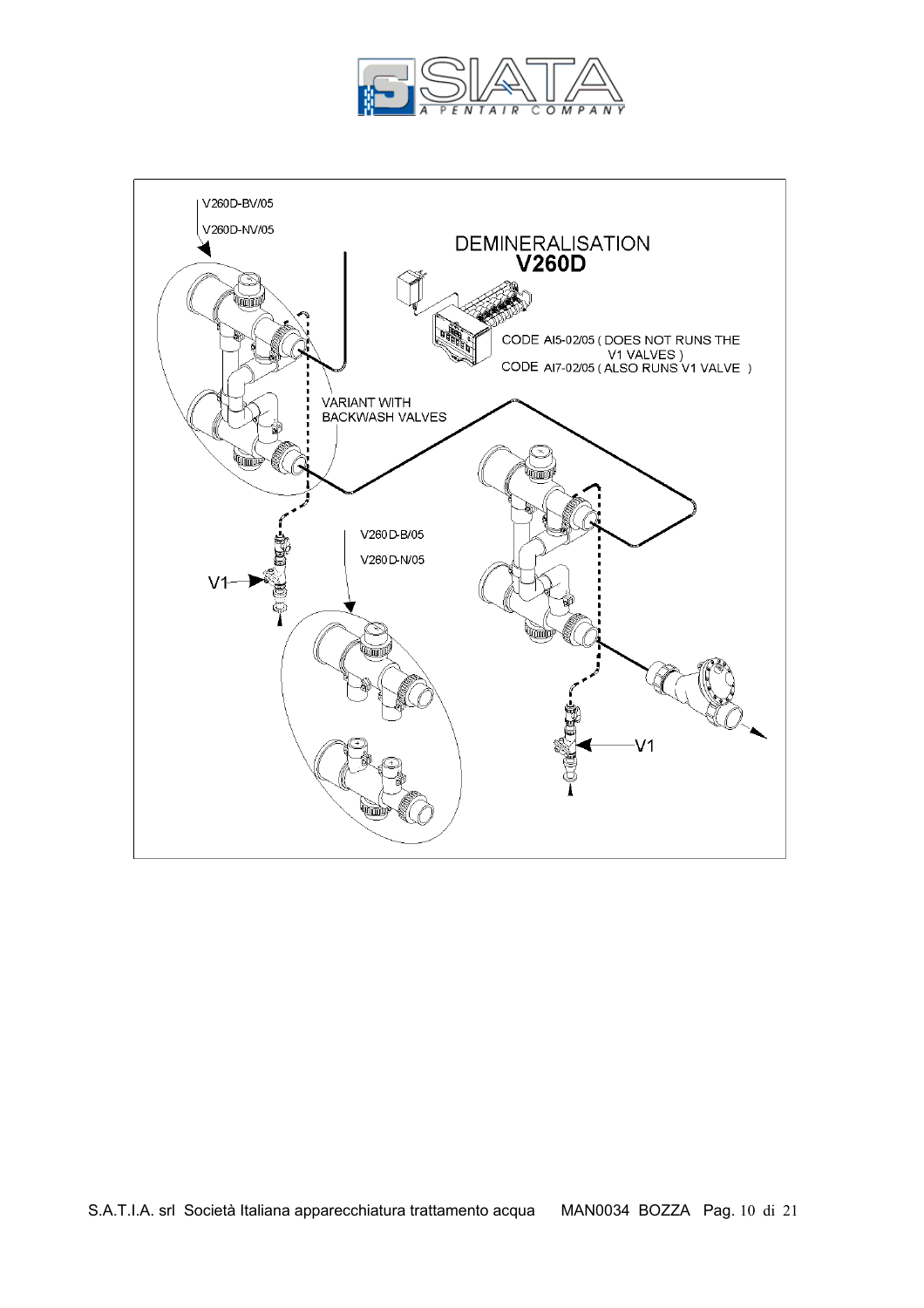

#### **USE SPECIFICATIONS**

Referring to the paragraph "VERSIONS" seen above, the various possibilities for the uses of this valve in the various applications may be examined.

 **1) Single softening:** the system consists of a basic valve V260A-?/05 (the question mark should be substituted with the colour of the injector required), and a timer complete with a minimum of 2 external pilots in different solutions, with which the system may be personalised as desired. In particular, varying the number of external pilots, it is possible to obtain the following personalisations:

- I. **2 pilots** controls only the movement of the pistons of the valve
- II. **3 pilots** also controls an additional use closure valve
- III. **4 pilots** controls a use closure + a suction closure

**2) Duplex softening:** the system is made on two columns, each of which is run by a V260A-?/05. This is controlled, with water or air, by a timer with a minimum of 2 pilots per valve.

The alternating duplex systems (one column is in service while the other is in regeneration or not in use), may be controlled by the AQUA CUBIC timer, which may be supplied in two standard versions:

- I. 5 pilots (**AC5-02/05**), run by volume. The system allows for the use of two brine valves plus a use closure valve
- II. As a variation on this system, it is possible to substitute the two brine valves with two on-off hydro-pneumatic valves for the closing/opening of the suction duct, using an AQUA CUBIC 7-pilot timer . (**AC7-02/05**)
- **1) Demineralisation and Decarbonisation:** this is the applicative sector in which the characteristics of the V260 valve may be best appreciated. In particular the V260 for demineralisation is supplied in two different solutions: (see the demineralisation versions page 10)
	- A) The **V260D** consists of a separated top column and base column, both however supplied with a two  $\varnothing$  1" connectors, allowing the installer the possibility to choose the length of the most suitable connecting pipe.
	- B) The **V260D-BV** with backwash valve, (eliminites bypass water during regeneration) consists of a top and base column, as well as kit 5100-260. Also in this case, the definitive connection between the two parts must be carried out by the installer.

The timer predisposed for demineralisation is electronic with external pilots, capable of controlling an anionic and cationic column, can control the level of conductibility showing a valve in µsiemns/cm at the exit of the system, and regenerate the system automatically. The number of pilots of the timer is determined by the type of system required

- I. **AQUA IONIC** 5 pilots ( **AI5-02/05** ) controls the two columns + an on-off hydro-pneumatic use closure valve
- II. **AQUA IONIC** 7 piloti ( **AI7-02/05** ) controls the two columns + an on-off hydro-pneumatic use closure valve+ two on-off hydro-pneumatic valves for the closing/opening of the regenerator suction.

**4) Filtration:** the considerations made regarding softening are valid both for single and duplex system, with the exception that in this case the suction of the regenerator does not need to be controlled.

. For further details regarding the timers, see the table of timer choice (pag. 21)

N.B. Among the accessories of the V260, note the kit code 5100-260 of the backwash valve, the bypass of unpurified water towards use, during the regeneration phase, can be avoided.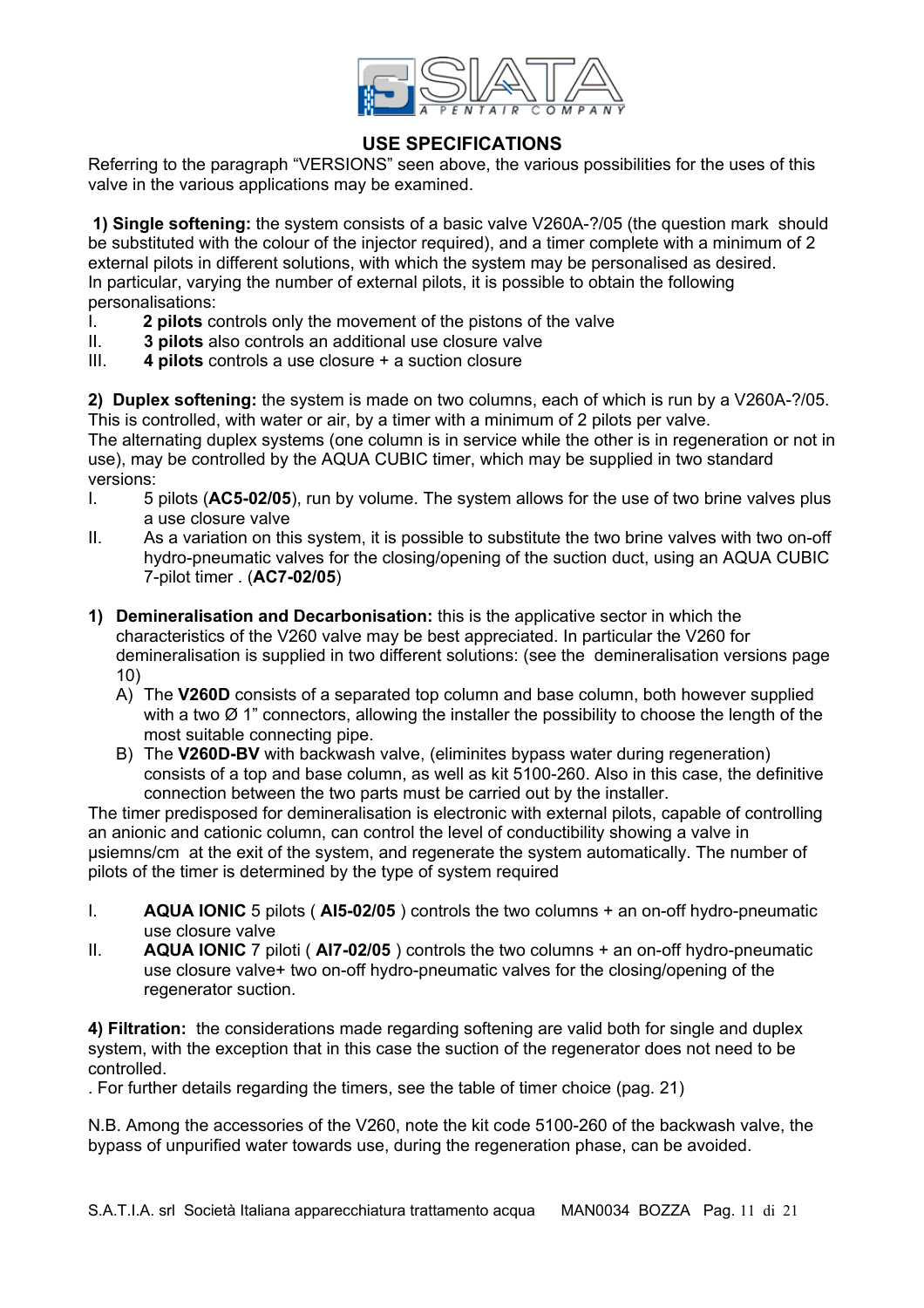

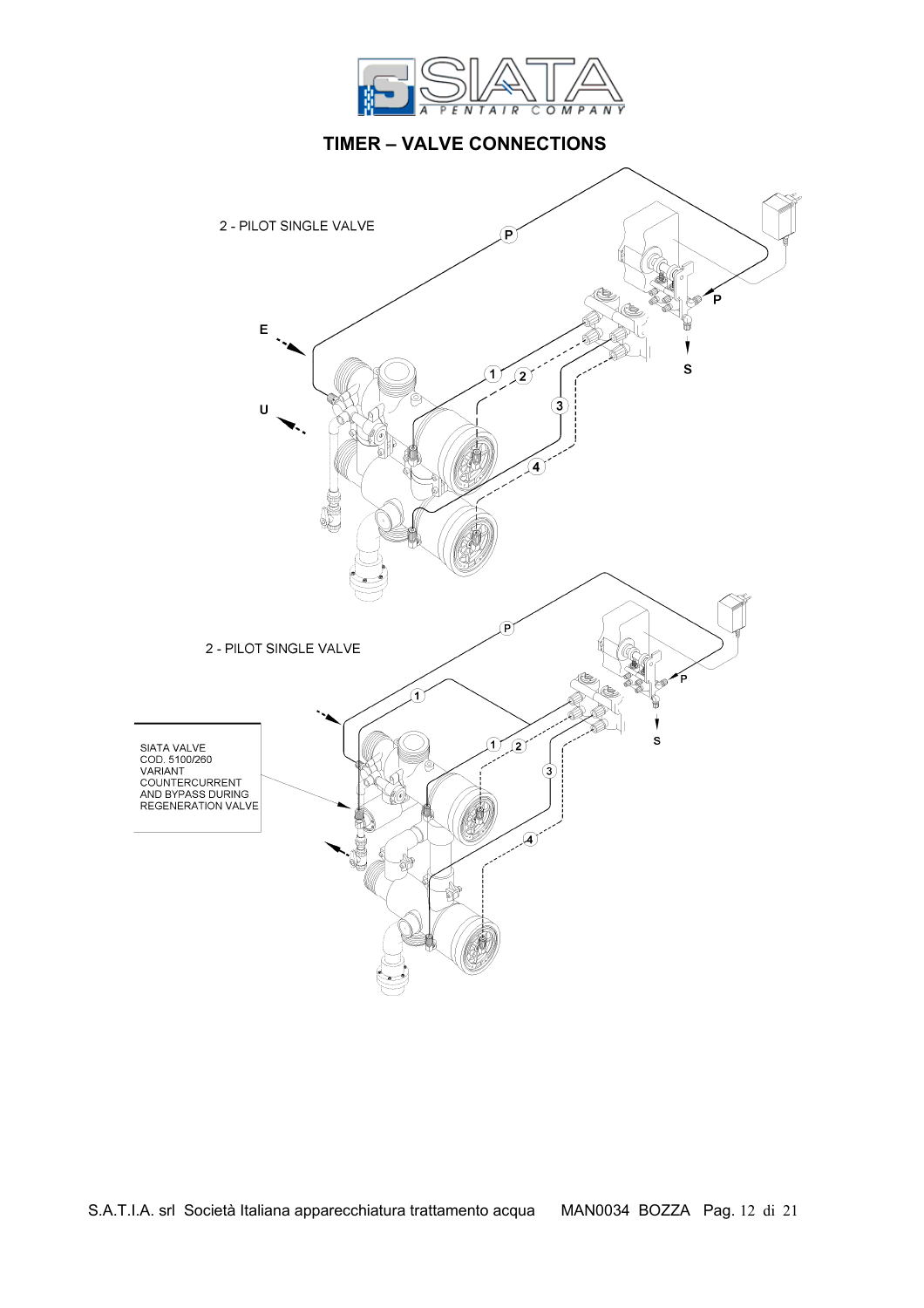





S.A.T.I.A. srl Società Italiana apparecchiatura trattamento acqua MAN0034 BOZZA Pag. 13 di 21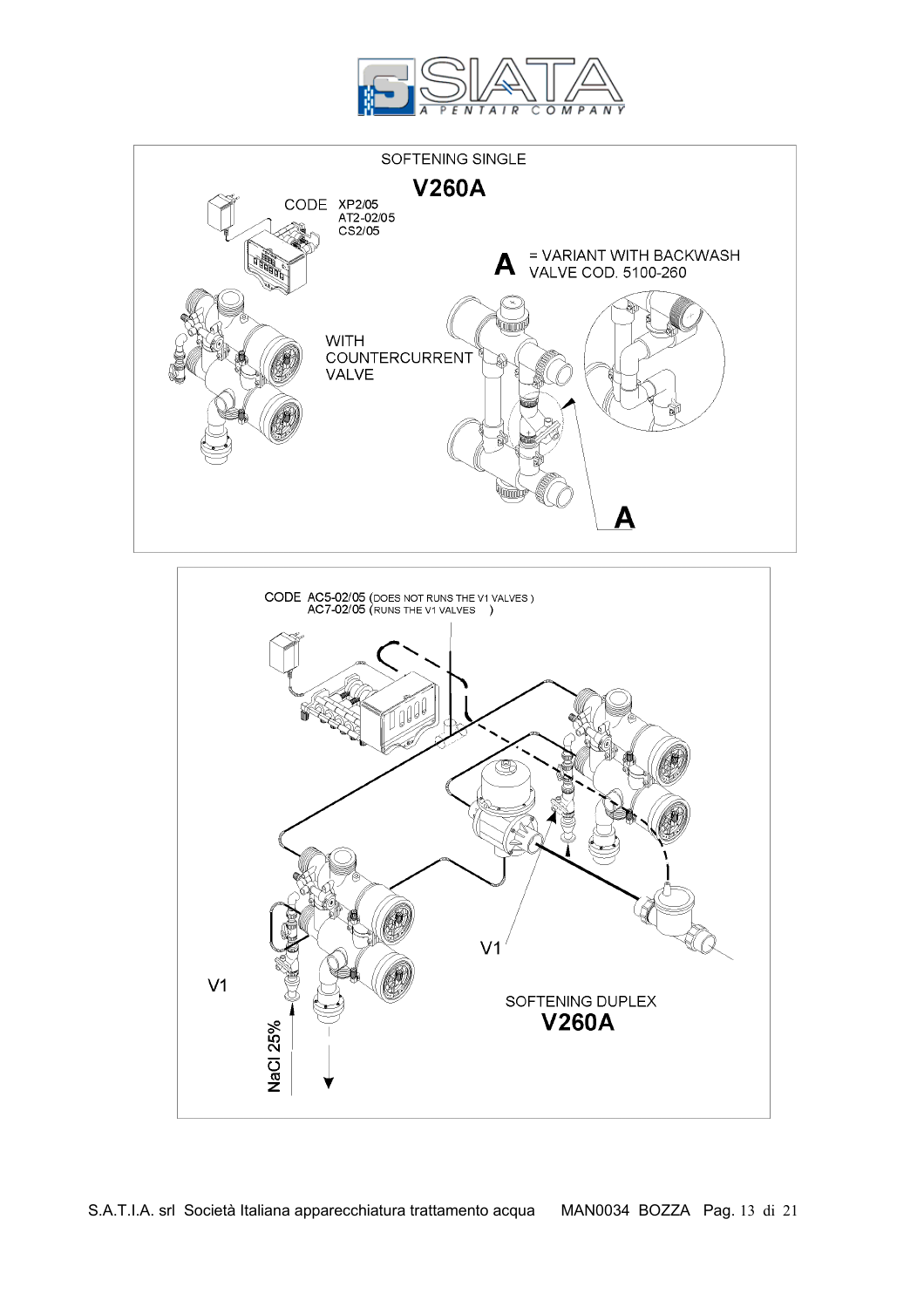

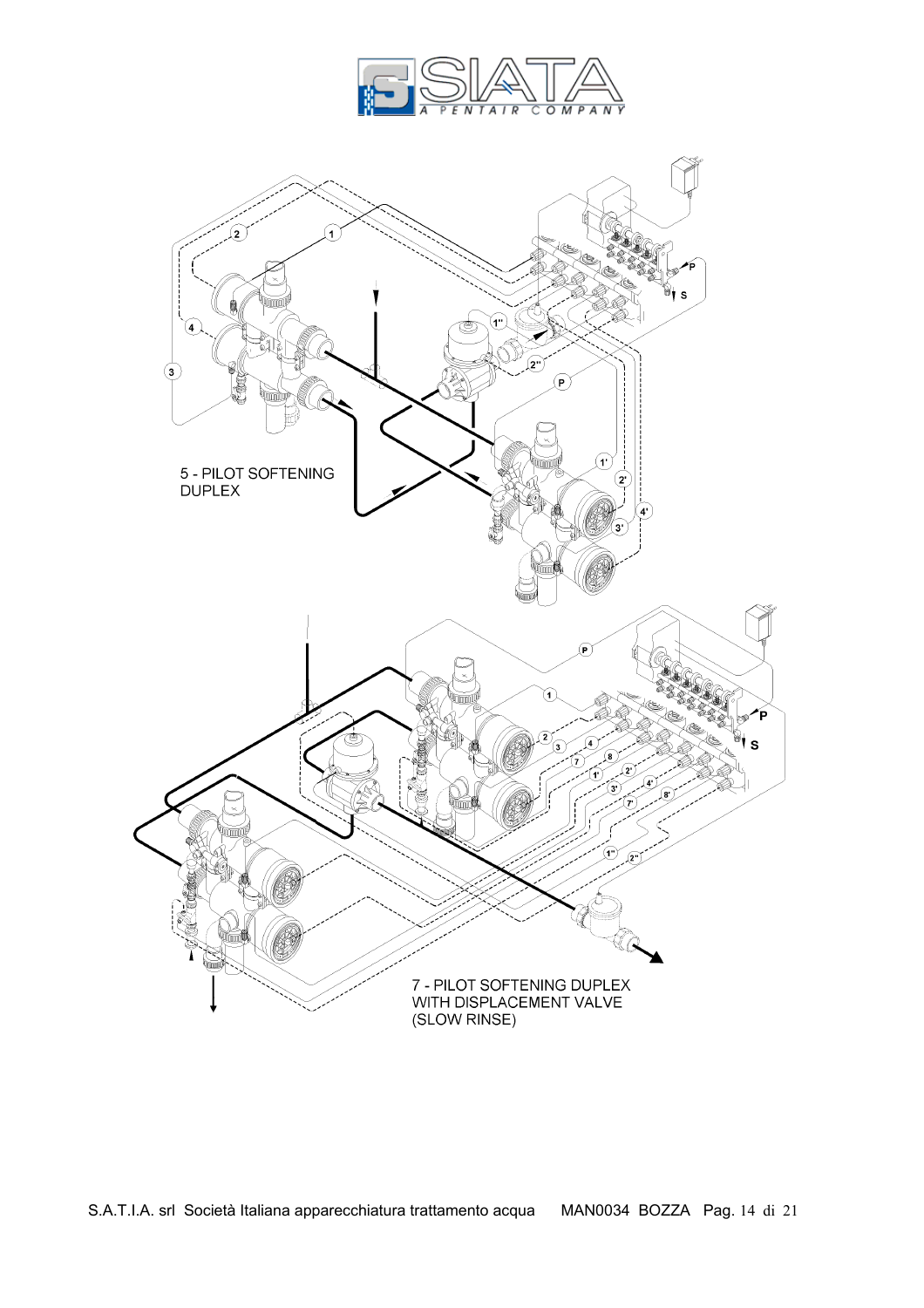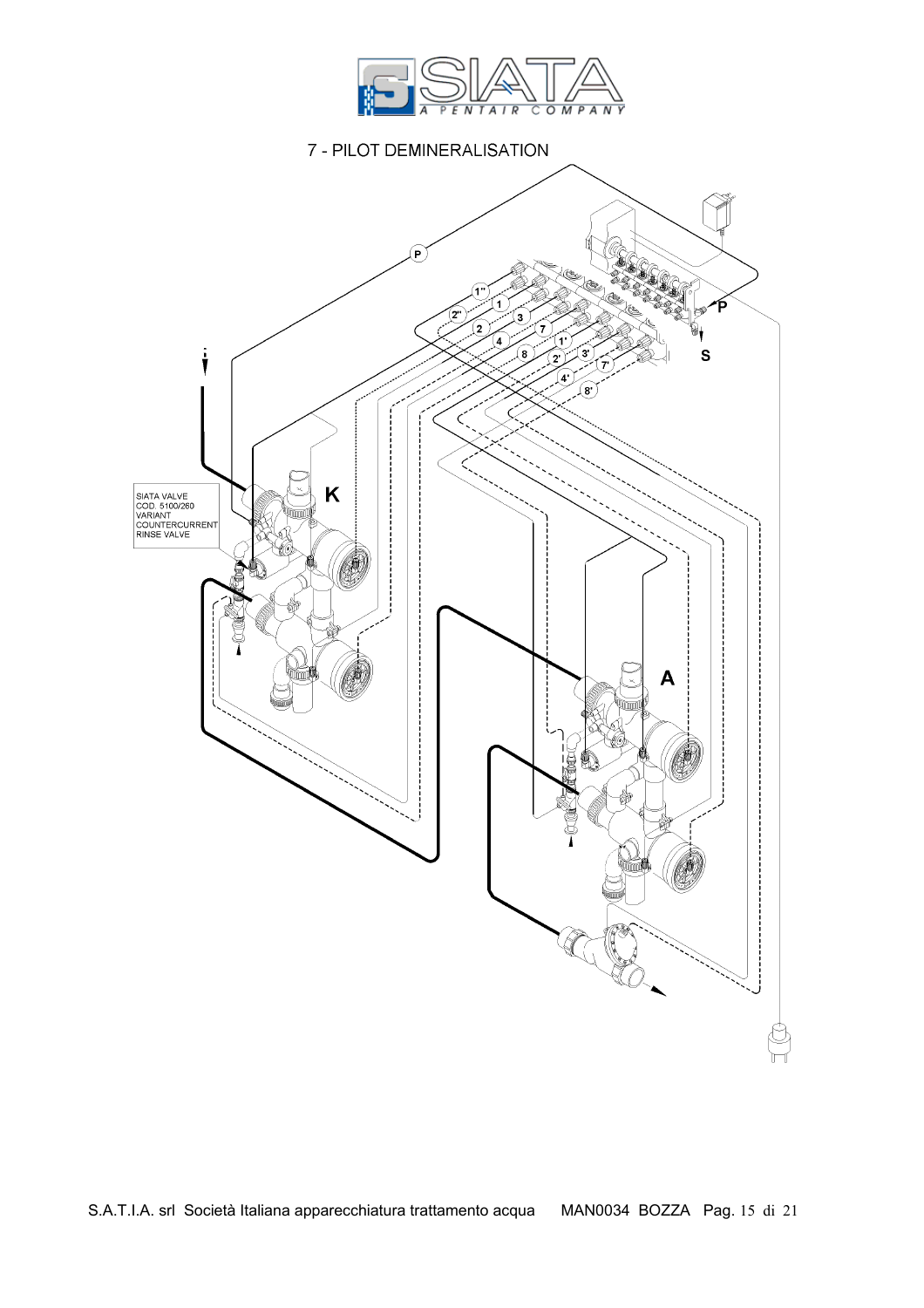

#### FLOW CONTROL SYSTEMS

The S.I.A.T.A. flow control system is composed of 3 parts, see page 1:

- 1. The flow delivery with 2 or 4 drill holes cod. 5124 or 5124-4
- 2. The flow cod.  $70 x$  (with various dimensions)
- 3. The flow delivery part cod 5228

In the solution proposed in fig. 3, it may be operated easily as a drain flow control of a V250 valve using a normal adaptor  $\varnothing$  40 ISO F – 1"  $\frac{1}{2}$  G.F..

The solution in fig.1 may be used instead as a flow control of the countercurrent, see fig.4. For the calculation of the load which are to be controlled, see the table below.



| <b>FLOW CONTROL</b> |         | <b>FLOW TO DRAIN</b> |           |  |  |  |
|---------------------|---------|----------------------|-----------|--|--|--|
| <b>CODE</b><br>"R"  | Y<br>mm | Litri/ora            | G.p.m. US |  |  |  |
| 070/1               | 3       | 320                  | 1.41      |  |  |  |
| 070/2               | 3.5     | 480                  | 2.11      |  |  |  |
| 070/3               | 4       | 700                  | 3.08      |  |  |  |
| 070/4               | 5       | 950                  | 4.18      |  |  |  |
| 070/5               | 6       | 1450                 | 6.38      |  |  |  |

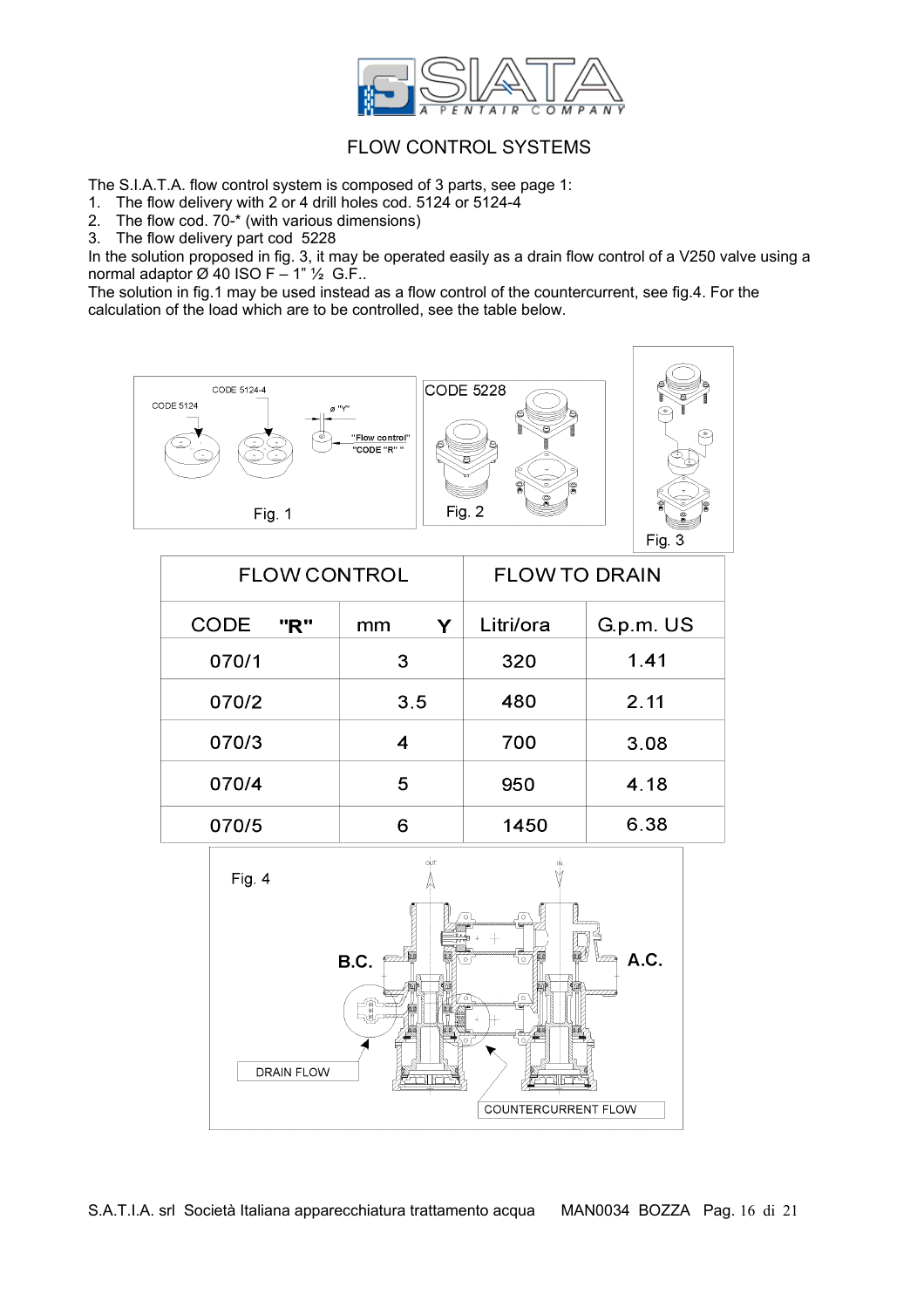

### **V260 BASIC COMPONENTS**



S.A.T.I.A. srl Società Italiana apparecchiatura trattamento acqua MAN0034 BOZZA Pag. 17 di 21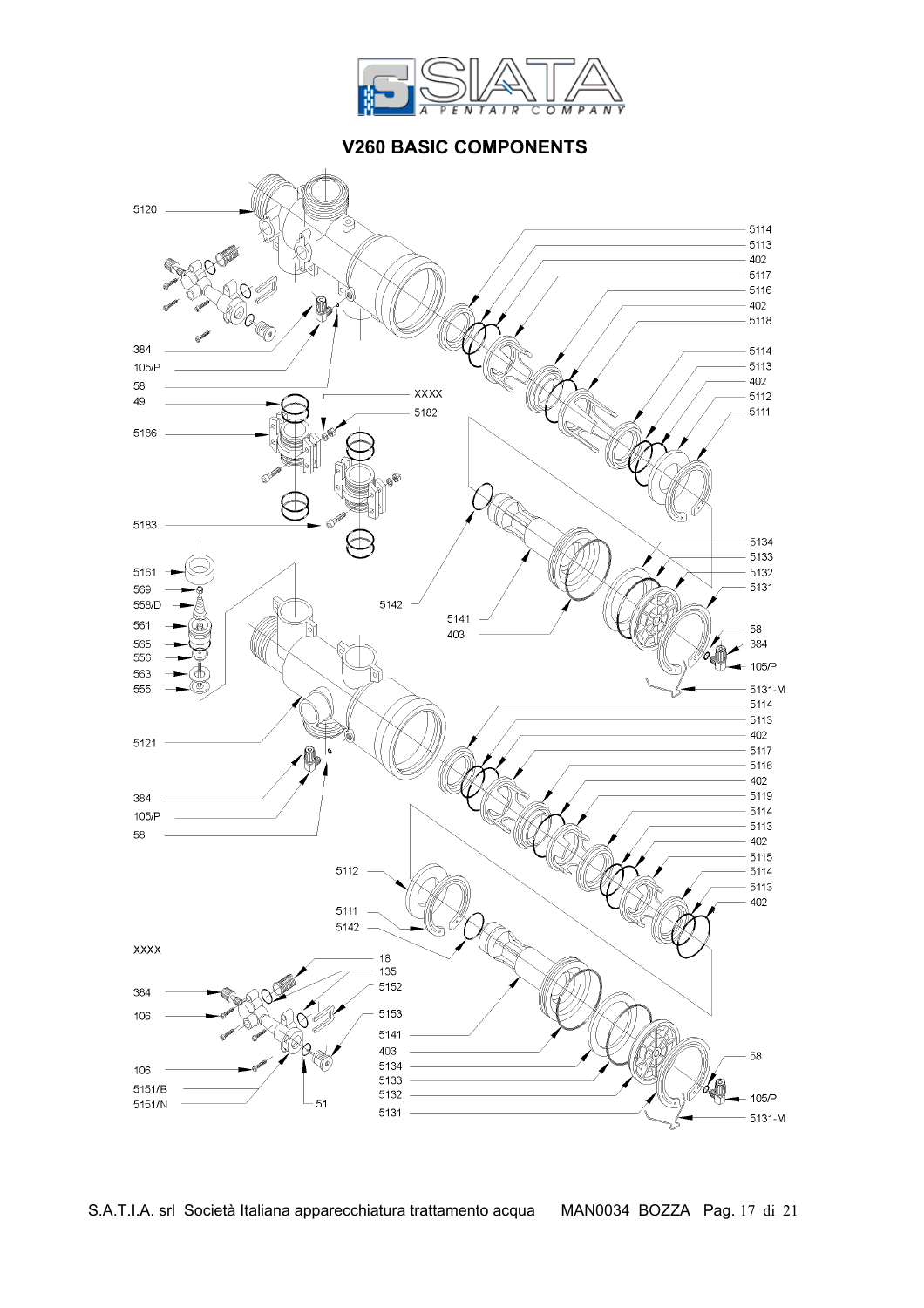

 **V260 INJECTOR** 



SERIES "A" Aspirazione / Suction SERIES "M" Motrice / Motive SERIES "T" Totale / Total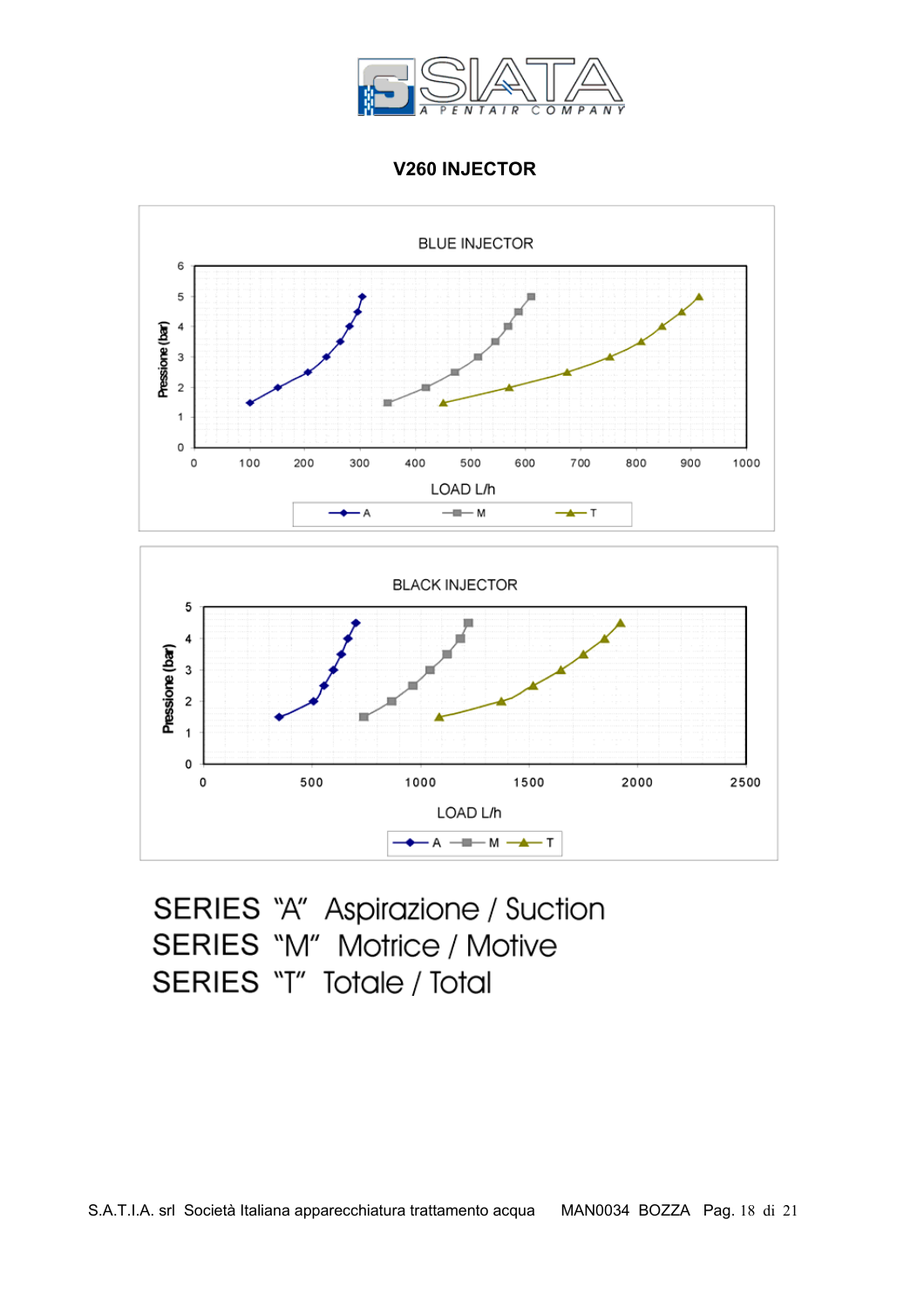

SPARE PARTS



| Pos.                    | Code     | <b>Description</b>                    |  |  |  |
|-------------------------|----------|---------------------------------------|--|--|--|
|                         | 5120-L   | V250-V260 A/C Machined body           |  |  |  |
| $\overline{2}$          | 5121-L   | V250-V260 B/C machined body           |  |  |  |
| $\overline{3}$          | 5141     | V250-260 piston                       |  |  |  |
| $\overline{\mathbf{4}}$ | 5110-AC  | $\triangle$ /C V250 - 260 linings set |  |  |  |
| $\overline{5}$          | 5110-BC  | B/C V250 - 260 linings set            |  |  |  |
| $\overline{6}$          | 5150-B   | V250-260 blu injector set             |  |  |  |
|                         | 5150-N   | V250-260 black injector set           |  |  |  |
|                         | 5150-F   | V250-260 filter injector set          |  |  |  |
| $\overline{7}$          | 5160     | V250-260 complete mobile valve set    |  |  |  |
| 8                       | 5180-SC  | V250 A/B column ring set              |  |  |  |
| 9                       | 5100-250 | V250 complete backwash valve          |  |  |  |
| 10                      | 5130     | Stopper set V250-260                  |  |  |  |
| 11                      | 5200-A   | Under valve filter for V250A (0.3 mm) |  |  |  |
|                         | 5200-F   | Under valve filter for V250F (0.8 mm) |  |  |  |
| 12                      | 5201-A   | Base filter for V250A (0.3 mm)        |  |  |  |
|                         | 5201-F   | Base filter for V250F (0.8 mm)        |  |  |  |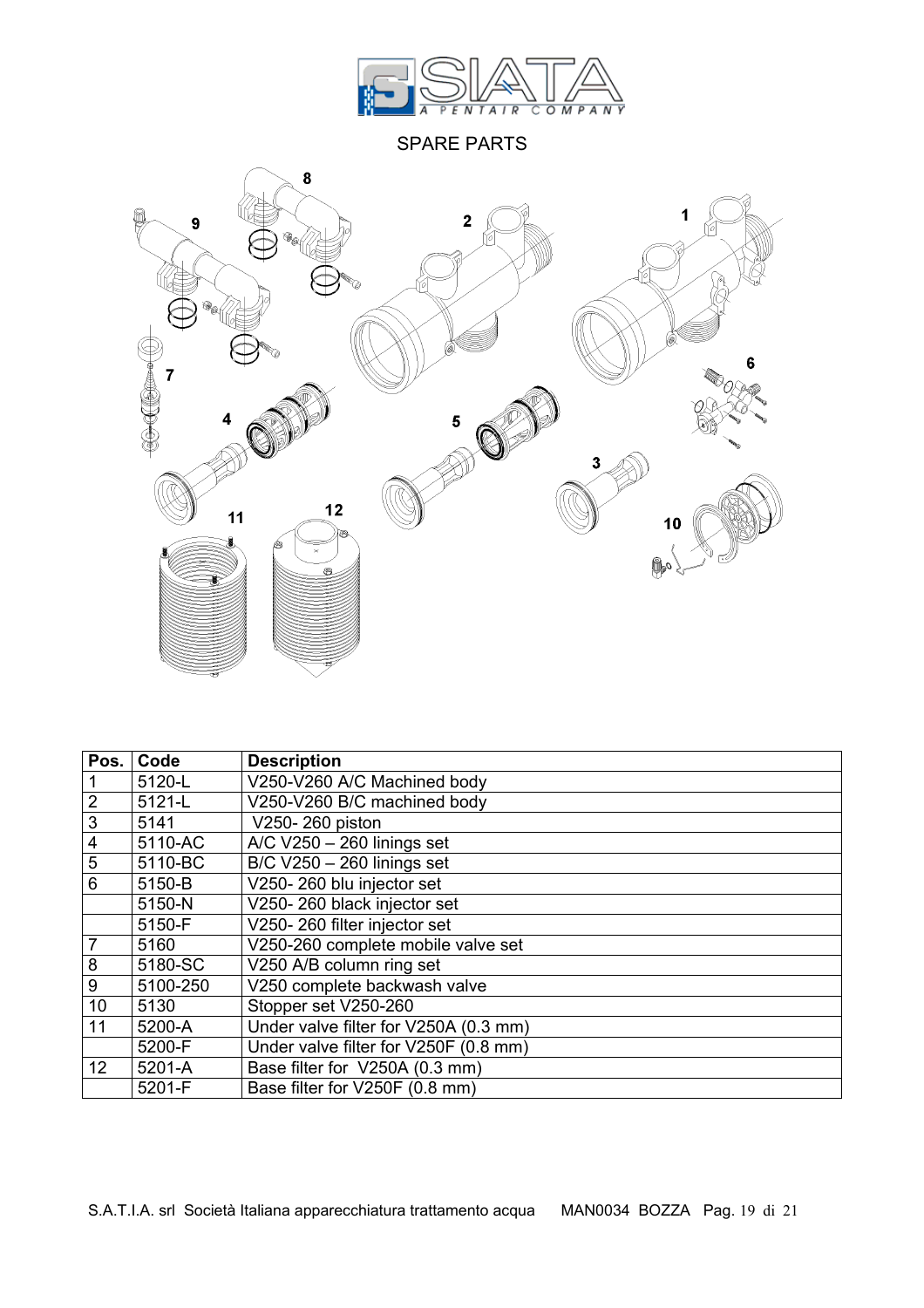

### **TIMER**

|                                                                                                                                                                                                                                                                                                                                                                                                                                                      |                                                                                                                                                                                                                                                                                                                                                                                                                                                                      |                                                                                                                                                                                                                                      |                  | <b>APPLICATION</b> |            | TYPE OF VALVE |   |              |   | <b>FUNCTION VARIABLES</b> |                      |                 |                         |                   |                           |                            |
|------------------------------------------------------------------------------------------------------------------------------------------------------------------------------------------------------------------------------------------------------------------------------------------------------------------------------------------------------------------------------------------------------------------------------------------------------|----------------------------------------------------------------------------------------------------------------------------------------------------------------------------------------------------------------------------------------------------------------------------------------------------------------------------------------------------------------------------------------------------------------------------------------------------------------------|--------------------------------------------------------------------------------------------------------------------------------------------------------------------------------------------------------------------------------------|------------------|--------------------|------------|---------------|---|--------------|---|---------------------------|----------------------|-----------------|-------------------------|-------------------|---------------------------|----------------------------|
| THIS TABLE SHOWS A WIDE RANGE OF CONTROL TIMERS, TO USE IN CONJUNCTION<br>WITH THE VARIOUS MODELS OF THE V260 VALVE, FROM THE SIMPLEST TIMERS,<br>CONSISTING OF THE ELECTROMECHANICAL VERSIONS TO THE RANGE WHICH<br>ALLOWS FOR THE MOST ADVANCED APPLICATIONS OF THE TIMER/VALVE SYSTEM<br>TO REALISE WATER TREATMENT SYSTEMS OF THE MOST RECENT AND MODERN<br><b>GENERATION.</b><br>THE V250 REQUIRES TIMERS WITH A MINIMUM OF TWO EXTERNAL PILOTS |                                                                                                                                                                                                                                                                                                                                                                                                                                                                      |                                                                                                                                                                                                                                      |                  | SOFTENING          | FILTRATION | <b>V260A</b>  |   | <b>V260F</b> |   | TIME CONTROL              | <b>VOLUME CONTRO</b> | VOLITIME CONTRO | DIN CONNECTION          | CHLORINE PRODUCER | CONTROI<br>CONDUCTIBILITY | CONNECTION CABLE VOL.CONT. |
|                                                                                                                                                                                                                                                                                                                                                                                                                                                      |                                                                                                                                                                                                                                                                                                                                                                                                                                                                      | <b>DESCRIPTION</b>                                                                                                                                                                                                                   | CODE<br>TIMER    |                    |            |               |   |              |   |                           |                      |                 |                         |                   |                           |                            |
|                                                                                                                                                                                                                                                                                                                                                                                                                                                      | STANDARD ELECTRONIC CONTROLLER<br>222222<br>10000<br>STANDARD ELECTRONIC TIMER WITH                                                                                                                                                                                                                                                                                                                                                                                  |                                                                                                                                                                                                                                      |                  | ۰                  |            | ۰             |   |              |   | ۰                         |                      |                 |                         |                   |                           |                            |
|                                                                                                                                                                                                                                                                                                                                                                                                                                                      | ē<br>O<br>夏百瓦                                                                                                                                                                                                                                                                                                                                                                                                                                                        | REGENERATION AT TIME SET FOR DAYS<br>REQUIRED. REGENERATION DEPENDS ON<br>THE CHOSEN SYSTEM SET.                                                                                                                                     |                  |                    |            |               |   |              |   |                           |                      |                 |                         |                   |                           |                            |
|                                                                                                                                                                                                                                                                                                                                                                                                                                                      |                                                                                                                                                                                                                                                                                                                                                                                                                                                                      | STANDARD PULSE TIMER                                                                                                                                                                                                                 |                  |                    |            |               |   |              |   |                           |                      |                 |                         |                   |                           |                            |
|                                                                                                                                                                                                                                                                                                                                                                                                                                                      | , o<br>E                                                                                                                                                                                                                                                                                                                                                                                                                                                             | ELECTROMECHANICAL PROGRAMMER<br>WITH MANUAL START-UP OF<br>REGENERATION, WITH THE POSSIBILITY                                                                                                                                        | SP <sub>2</sub>  | o                  |            | ۰             |   |              |   |                           |                      |                 | 1                       |                   |                           |                            |
|                                                                                                                                                                                                                                                                                                                                                                                                                                                      | 要的图                                                                                                                                                                                                                                                                                                                                                                                                                                                                  | OF REMOTE START-UP                                                                                                                                                                                                                   | SP2-08           |                    | O          |               |   | o            |   |                           |                      |                 | 1                       |                   |                           |                            |
| connaith<br><b>BOKE</b><br>0000<br><u>boo ooo</u><br>AQUA-CLOR<br><b>BDE</b>                                                                                                                                                                                                                                                                                                                                                                         |                                                                                                                                                                                                                                                                                                                                                                                                                                                                      | XP CONTROLLER TIMER<br>ELECTRONIC PROGRAMMER WITH<br>ADJUSTABLE REGENERATIONS TIMES,<br>REGENERATION START-UP BY TIME OR                                                                                                             | XP <sub>2</sub>  | o                  | O          | o             |   | o            |   | o                         |                      |                 |                         |                   |                           |                            |
|                                                                                                                                                                                                                                                                                                                                                                                                                                                      |                                                                                                                                                                                                                                                                                                                                                                                                                                                                      | VOLUME WITH DELAYED OPERATION.<br>MANUAL START-UP AVAILABLE                                                                                                                                                                          | XP2-01           | ۰                  |            |               |   |              |   | O                         | O                    |                 |                         |                   |                           | o                          |
|                                                                                                                                                                                                                                                                                                                                                                                                                                                      | ыÓ<br>ು ಎಂ<br>мŌ                                                                                                                                                                                                                                                                                                                                                                                                                                                     | <b>AOUA-CLOR TIMER</b><br>ELECTRONIC PROGRAMMER WITH<br>ADJUSTABLE REGENERATIONS TIMES,<br>REGENERATION START-UP BY VOLUME<br>AND BY TIME WITH DEFERRED START-UP.<br>EEPROM MEMORY. CHLORINE PRODUCER.<br>REMOTE STARTER ON REQUEST. | ACL <sub>2</sub> | o                  |            | ۰             |   |              |   | o                         |                      |                 |                         | o                 |                           |                            |
|                                                                                                                                                                                                                                                                                                                                                                                                                                                      |                                                                                                                                                                                                                                                                                                                                                                                                                                                                      |                                                                                                                                                                                                                                      | ACL2-01          | ۰                  |            |               |   |              |   | O                         | o                    | o               |                         | ۰                 |                           | ۰                          |
| <b>AQUATIMER</b><br>$\sim$ O<br>TIMER ELETTRONIC<br>COOO<br>$\sim$ O                                                                                                                                                                                                                                                                                                                                                                                 | AQUA-TIMER TIMER                                                                                                                                                                                                                                                                                                                                                                                                                                                     | AT <sub>2</sub>                                                                                                                                                                                                                      | o                | O                  | O          |               | o |              | o |                           |                      |                 |                         |                   |                           |                            |
|                                                                                                                                                                                                                                                                                                                                                                                                                                                      |                                                                                                                                                                                                                                                                                                                                                                                                                                                                      | ELECTRONIC PROGRAMMER WITH<br>ADJUSTABLE REGENERATION TIMES,<br>REGENERATION START-UP BY<br>TIME/VOLUME, VOLUME WITH DEFERRED                                                                                                        | AT2-01           | ۰                  |            |               |   |              |   | o                         | ۰                    | O               |                         |                   |                           | o                          |
|                                                                                                                                                                                                                                                                                                                                                                                                                                                      | $B$ $C$ $C$ .                                                                                                                                                                                                                                                                                                                                                                                                                                                        | START-UP. REMOTE STARTER AVAILABLE                                                                                                                                                                                                   | AT2-02           | o                  |            | ۰             |   |              |   | о                         | o                    | ۰               |                         |                   |                           |                            |
| <b>AOUAPROGRAM</b><br>O.<br>ಎ೧<br>o.<br>O.<br>p<br>自む区                                                                                                                                                                                                                                                                                                                                                                                               |                                                                                                                                                                                                                                                                                                                                                                                                                                                                      | AQUAPROGRAM TIMER<br>ELECTRONIC PROGRAMMER WITH<br>ADJUSTABLE REGENERATION TIMES.<br>REGENERATION START-UP BY<br>TIME/VOLUME WITH DEFERRED                                                                                           | AP2-02           | o                  |            | O             |   |              |   | о                         | o                    | o               | $\overline{\mathbf{2}}$ |                   | ۰                         |                            |
|                                                                                                                                                                                                                                                                                                                                                                                                                                                      | START-UP. OPTIMISES AND CONTROLS<br>THE REGENERATION CYCLE, PUMP OR<br>OTHER ELEMENT CONTROL AVAILABLE<br>REMOTE STARTER, INHIBIT ENTRY,                                                                                                                                                                                                                                                                                                                             |                                                                                                                                                                                                                                      |                  |                    |            |               |   |              |   |                           |                      |                 |                         |                   |                           |                            |
|                                                                                                                                                                                                                                                                                                                                                                                                                                                      |                                                                                                                                                                                                                                                                                                                                                                                                                                                                      | EEPROM MEMORY. CHLORINE PRODUCER<br>ON REOUEST (PATENT S.I.A.T.A.)                                                                                                                                                                   |                  |                    |            |               |   |              |   |                           |                      |                 |                         |                   |                           |                            |
|                                                                                                                                                                                                                                                                                                                                                                                                                                                      | AQUA CUBIC TIMER<br>AQUA CUBIC<br>ELECTRONIC PROGRAMMER WITH<br>appo<br>ADJUSTABLE REGENERATION TIMES.<br>$\frac{1}{2}$ and $\frac{1}{2}$ $\frac{1}{2}$ $\frac{1}{2}$ $\frac{1}{2}$ $\frac{1}{2}$ $\frac{1}{2}$ $\frac{1}{2}$ $\frac{1}{2}$ $\frac{1}{2}$ $\frac{1}{2}$ $\frac{1}{2}$ $\frac{1}{2}$ $\frac{1}{2}$ $\frac{1}{2}$ $\frac{1}{2}$ $\frac{1}{2}$ $\frac{1}{2}$ $\frac{1}{2}$ $\frac{1}{2}$ $\frac{1}{2}$ $\frac{1}{2$<br>$\sim$<br>POSSIBILITY FOR DUPLEX |                                                                                                                                                                                                                                      | AC5-02           | ۰                  |            | o             |   |              |   | ۰                         | o                    | $\bullet$       | $\mathbf 1$             |                   |                           |                            |
| 000000<br>■四回                                                                                                                                                                                                                                                                                                                                                                                                                                        |                                                                                                                                                                                                                                                                                                                                                                                                                                                                      | REGENERATION USE.<br>REGENERATION START-UP BY VOLUME.<br><b>EEPROM MEMORY</b>                                                                                                                                                        | AC7-02           | O                  |            | ۰             |   |              |   | o                         | o                    | o               | $\mathbf 1$             |                   |                           |                            |